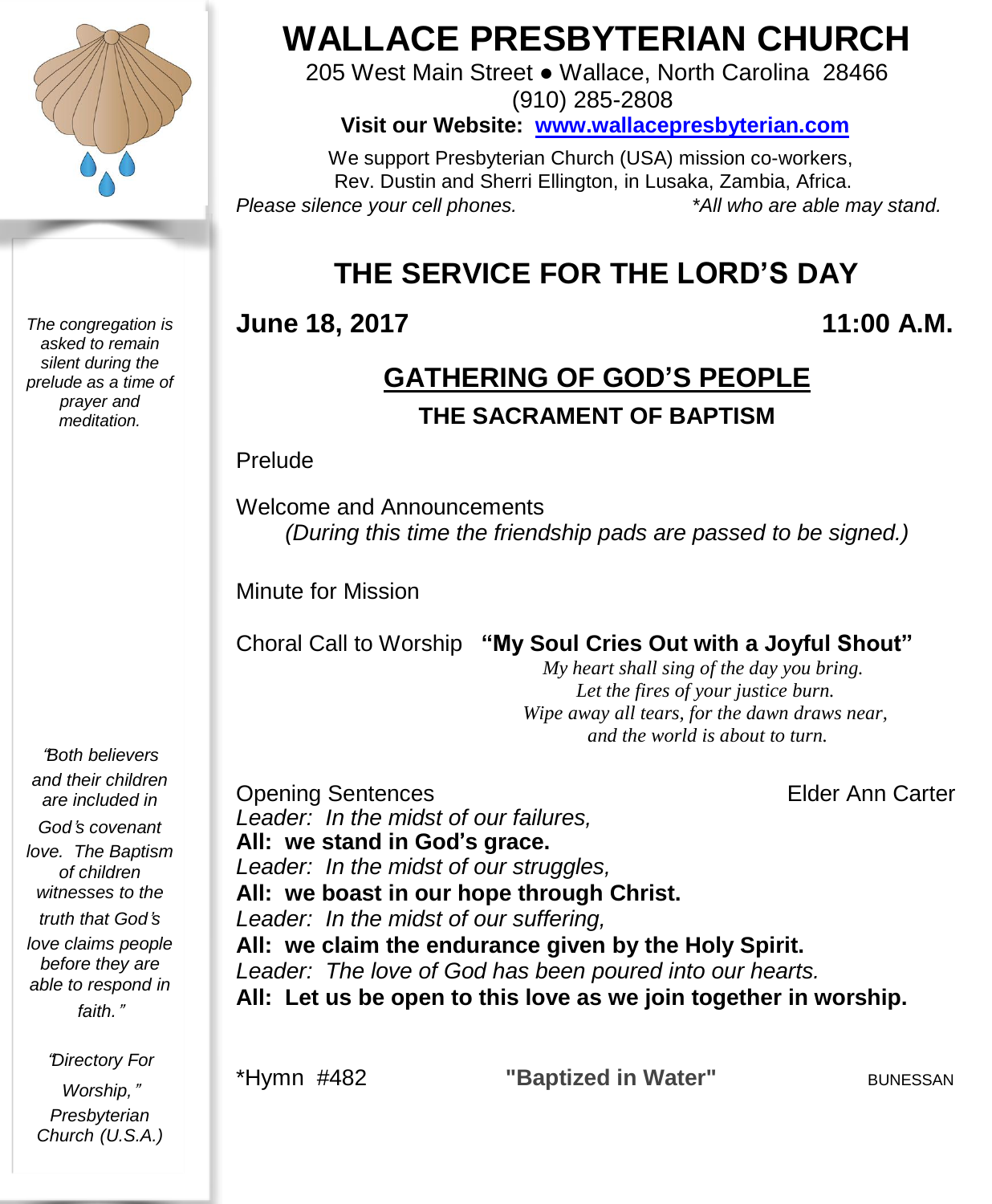\*Unison Prayer of Confession:

*Sovereign God, in baptism you called us to turn from sin and to turn to Jesus Christ; but we stray from his ways and do not heed your call. Lord, have mercy. In baptism you joined us to Christ in his death that we might be raised with Christ in new life; but we cherish old ways and fail to embrace the risen life of righteousness, justice, and love. Christ, have mercy. In baptism you gave us the Holy Spirit to teach and guide us; but we rely on ourselves and refuse to trust your direction. Lord, have mercy. Forgive our sinful ways and heal our brokenness. Set us free from all that enslaves us, and raise us to new life in Jesus Christ, that we may be your faithful servants, showing your healing love to the world, to the glory of your holy name. Lord, hear our prayers . . .*

*(A time for silent prayers . . .)*

\*Responsive Assurance of Pardon

*Leader: Hear the good news: Who is in a position to condemn? Only Christ, and Christ died for us, Christ rose for us, Christ lives in power for us, Christ prays for us.*

**All: Anyone who is in Christ is a new creation. The old life is finished, gone. Behold, new life has begun. In Jesus Christ, we are forgiven.**

\*Gloria Patri *Glory Be to the Father Glory be to the Father, and to the Son, and to the Holy Ghost; as it was in the beginning, is now, and ever shall be, world without end. Amen, amen.*

# **PROCLAIMING GOD'S WORD**

#### THE SACRAMENT OF BAPTISM

*The Meaning of Baptism The Presentation of Richmond Henry Parker* Elder Nell Sloan *The Questions for the Parents The* Questions for the Congregation **Elder Nell Sloan** 

Do we, the members of the congregation, in the name of the whole Church of Jesus Christ, undertake with J and Joell the Christian nurture of Richmond Henry, so that in due time he may confess his faith in Jesus Christ as Lord and Savior?

Will we endeavor by our example and fellowship to strengthen his family ties with the household of God?

"*Baptism enacts and seals what the Word proclaims: God*'*s redeeming grace offered to all people. Baptism calls to repentance, to faithfulness, and to discipleship.*"

"*Directory For Worship,*" *Presbyterian Church (U.S.A.)*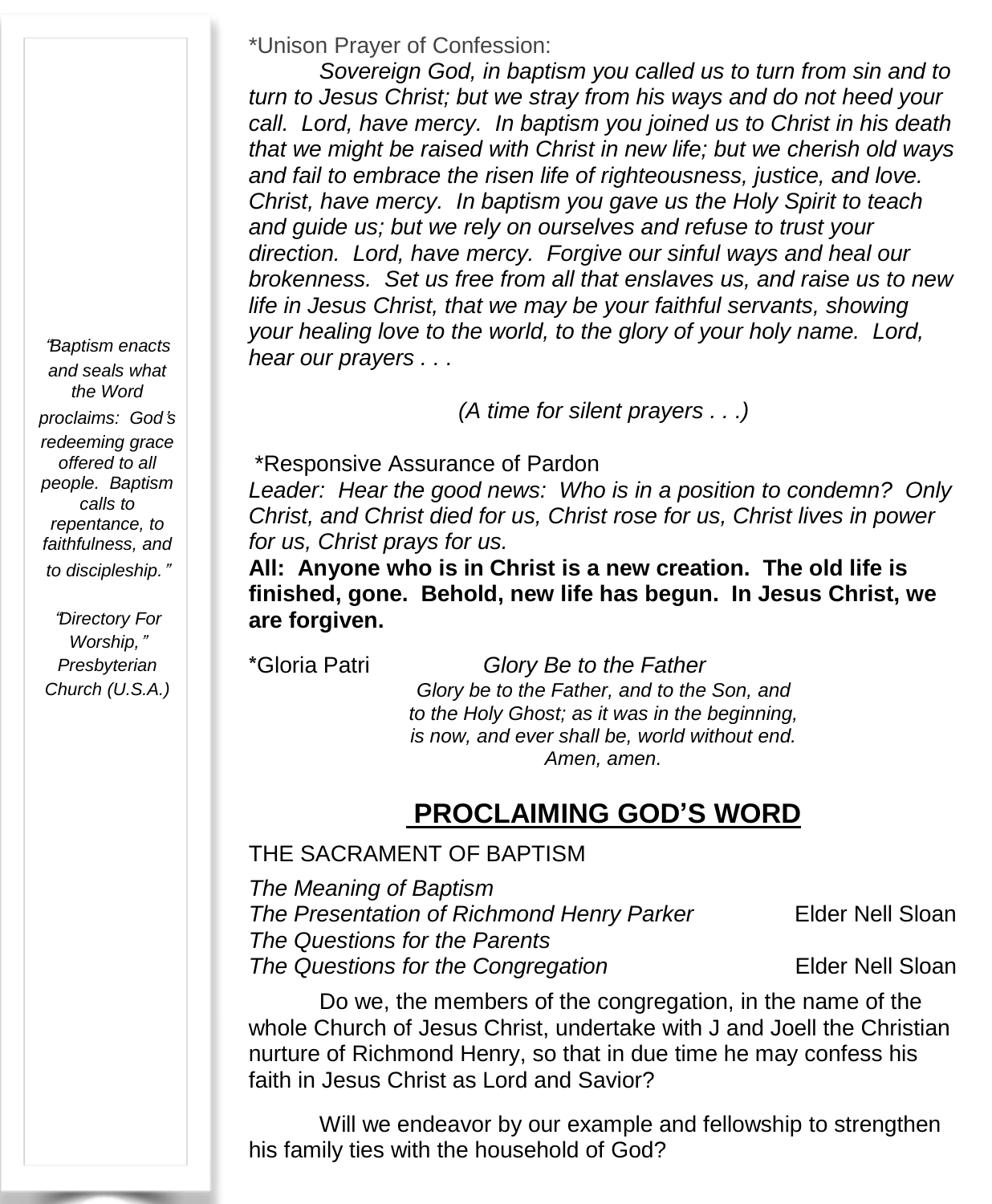\*Affirmation of Faith: The Apostles' Creed I believe in God the Father Almighty, Maker of heaven and earth, And in Jesus Christ his only Son our Lord; who was conceived by the Holy Ghost, born of the Virgin Mary, suffered under Pontius Pilate, was crucified, dead, and buried; he descended into hell; the third day he rose again from the dead; he ascended into heaven, and sitteth on the right hand of God the Father Almighty; from thence he shall come to judge the quick and the dead. I believe in the Holy Ghost, the holy catholic Church, the communion of saints, the forgiveness of sins, the resurrection of the body, and the life everlasting. **Amen.**

*The Prayer of Thanksgiving The Baptism of Richmond Henry Parker The Welcome*

Children's Sermon

Anthem "**For This Child"** Ken Blount *For this child, I have prayed and you heard my cry. For this baby I had faith and you gave new life. In this moment now I pray, and I vow to you this day: I dedicate this baby back to you, I dedicate myself to train and love them like you do. I will do my part I will put your work into their heart. I dedicate this baby back to you. You have granted such a trust with this precious gift. With your power, by your love, my all I commit. On the straight and narrow way, For your purposes I say: I dedicate this baby back to you.*

Prayer for Illumination

*Heavenly Father, when Jesus was baptized at the Jordan River, you revealed him as your Son. As we hear your Word this morning, may we recognize him as our Lord and know ourselves to be your beloved children; through Jesus Christ our Savior. Amen.*

| Gospel Lesson  | Matthew 3:13-17                                     | <b>Elder Ann Carter</b><br>+Pages 784, 765 |
|----------------|-----------------------------------------------------|--------------------------------------------|
| *Hymn #485     | "We Know That Christ Is Raised"                     | <b>ENGELBERG</b>                           |
| Epistle Lesson | Romans 5:1-11                                       | $+$ Page 917                               |
| Sermon         | "While We Still Were Sinners" Dr. Philip K. Gladden |                                            |

"*There is one body and one Spirit, just as you were called to the one hope of your calling, one Lord, one faith, one baptism, one God and Father of all, who is above all and through all and in all.*"

*Ephesians 4:4-6*

"*Baptism points us back to the grace of God expressed in Jesus Christ, who died for us and who was raised for us. Baptism points us forward to that same Christ who will fulfill God*'*s purpose in God*'*s promised future.*"

"*Directory For Worship,*" *Presbyterian Church (U.S.A.)*

A Time for Silent Reflection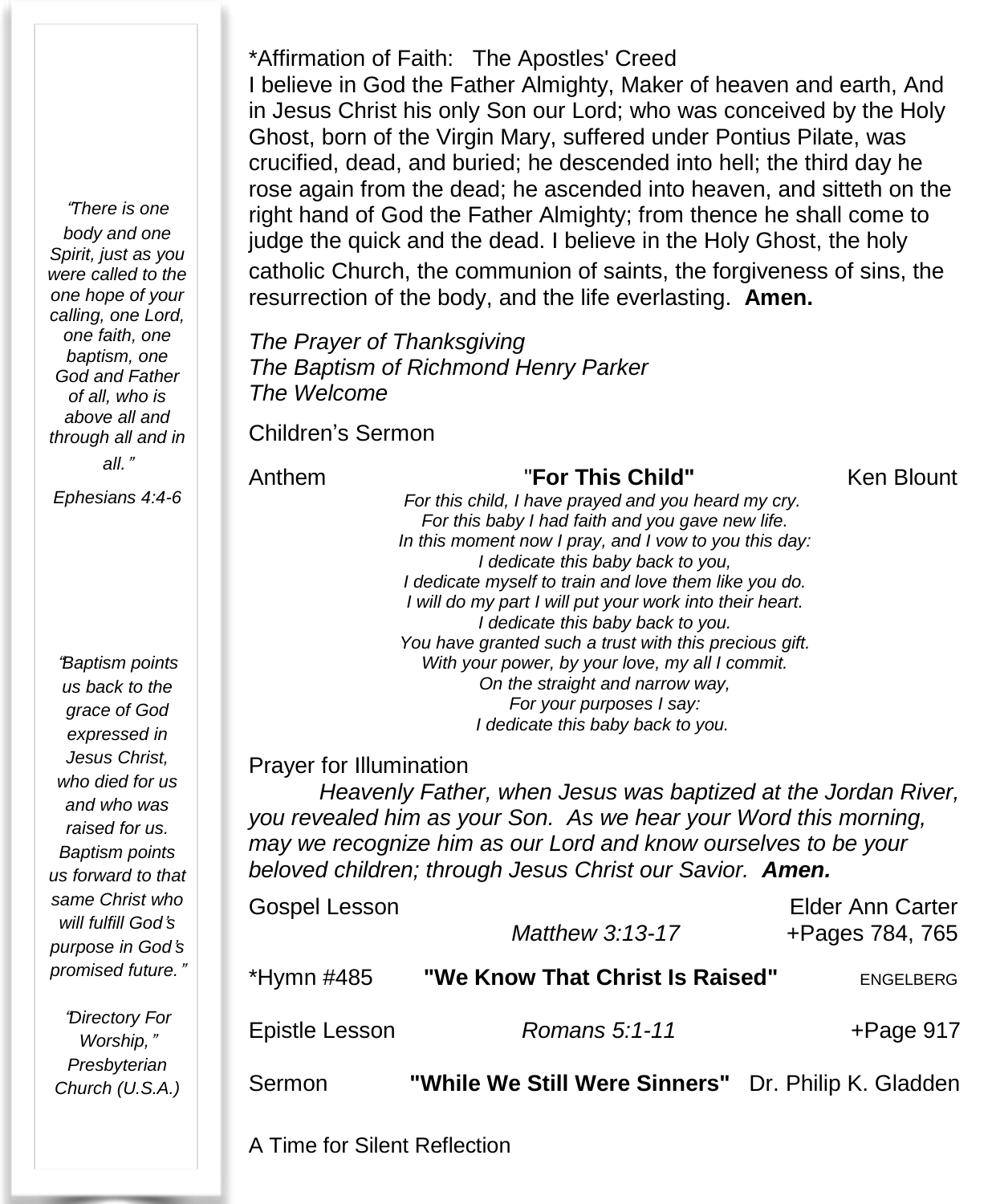Pastoral Prayer with the Lord's Prayer

 *Our Father who art in heaven, hallowed be thy name. Thy kingdom come, Thy will be done, on earth as it is in heaven. Give us this day our daily bread; and forgive us our debts, as we forgive our debtors; and lead us not into temptation, but deliver us from evil. For thine is the kingdom and the power and the glory, forever. Amen.*

# **GIVING THANKS TO GOD**

Presentation of Tithes and Offerings FATHER'S DAY OFFERING **Offertory** \*Doxology and Prayer of Dedication

*Praise God from whom all blessings flow;* *Praise Him all creatures here below;* *Praise Him above ye heavenly host; Praise Father, Son, and Holy Ghost. Amen.*

\*Hymn #488 **"I Was There to Hear Your Borning Cry"** WATERLIFE

\*Benediction

\*Choral Benediction **"Amen"** Schubert

*Amen, amen, amen. Amen, amen.*

\*Postlude

\**All who are able may stand.* +*The page number in the pew Bible.*



*mission.*" *Jesus Keeps Showing Up* **Sermons by Philip Gladden Buy a Book and Support Our Youth Ministry Program!**



A collection of Dr. Phil's sermons has been published by Parson's Porch Books. From the publisher's website: "Parson's Porch Books operates with a double focus. Parson's Porch focuses on the needs of creative writers who need a professional publisher to get their work to market. Also, we focus on the needs of who are homeless and displaced."

If you would like to purchase one or more books, please fill out the order form below or call the church office. You may also purchase books following worship on June 11, 18, and 25 in the fellowship hall. You may also order online at **[www.amazon.com](http://www.amazon.com/)** or **[www.parsonsporch.com](http://www.parsonsporch.com/)**. Each book costs \$18.95. Please make checks out to Philip Gladden. All profits will be donated to the Youth Ministry Program of the Wallace Presbyterian Church.

NAME: \_\_\_\_\_\_\_\_\_\_\_\_\_\_\_\_\_\_\_\_\_\_\_\_\_\_\_Phone Number: \_\_\_\_\_\_\_\_\_\_\_\_\_\_\_

I would like to order \_\_\_\_\_\_ copies of *Jesus Keeps Showing Up*.

"*Child of the covenant, in baptism you are sealed by the Holy Spirit, marked as God*'*s own forever, and called to follow Christ in*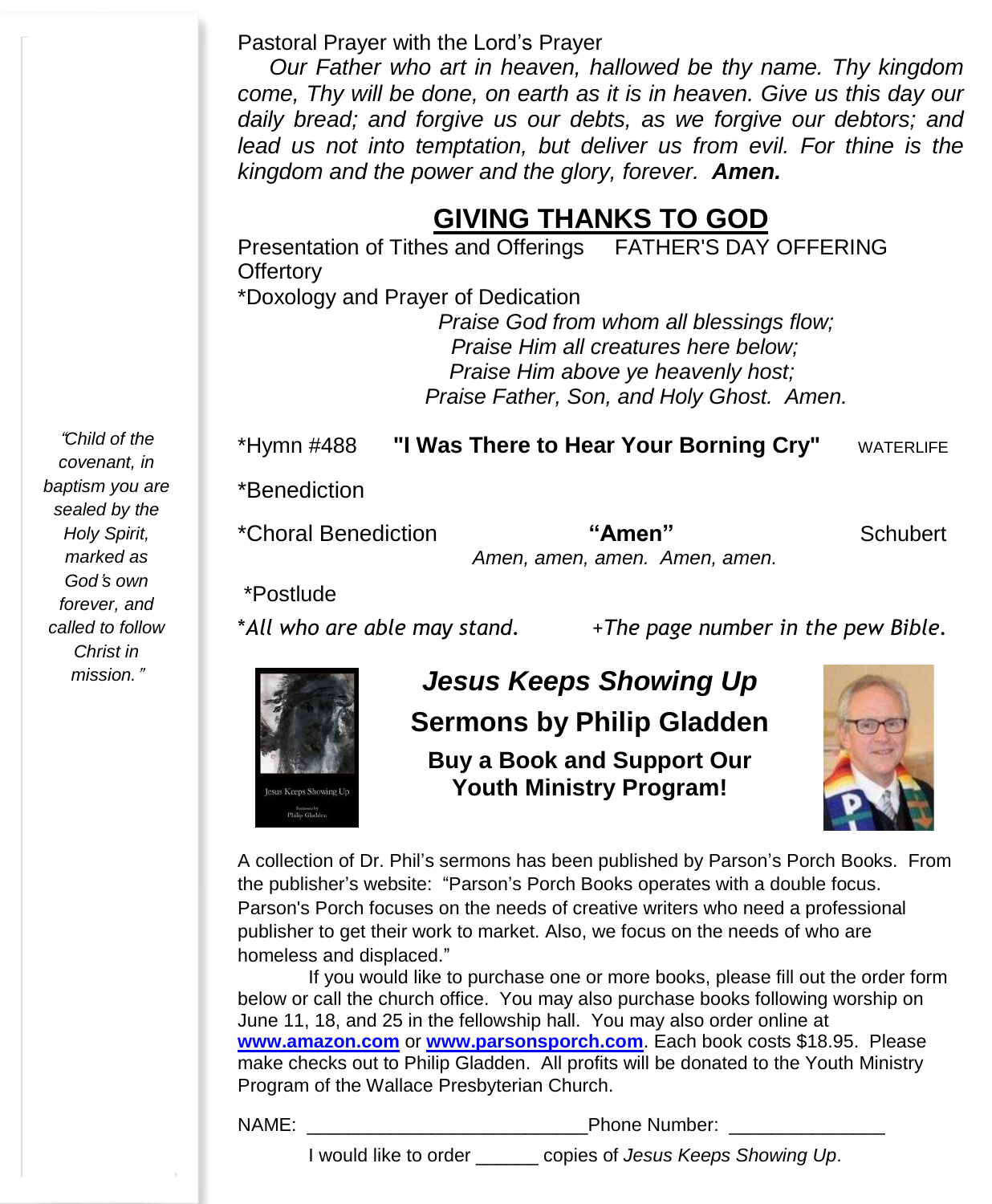### **WEEKLY CALENDAR**

| Sunday, June 18 |  |
|-----------------|--|
|-----------------|--|

HAPPY FATHER'S DAY! 9:40 am Opening Assembly 10:00 am Sunday School 11:00 am Worship/Baptism/Father's Day Offering Monday, June 19 6:15 pm Presbyterians Dining Together: Mad Boar Wednesday, June 21 10:00 am Bible Study, Church Office Building 5:30 pm Youth Ministry Summer Games 7:00 pm Bible Study, Room 304

# **NOTES AND ANNOUNCEMENTS**

**• Today we celebrate the Sacrament of Baptism** with Richmond Henry Parker, son of J and Joell Parker. Richmond was born on January 13, 2017. His proud big sisters are Bella Peach and Ireland. May God bless this little boy and his family!

- **● Presbyterians Dining Together** will meet Monday evening at 6:15 pm at the Mad Boar.
- **● Please join** the minister for a Bible study on Romans 6:1-11 on Wednesday, June 21 from 10:00 - 11:00 a.m. (Church Office Building) or 7:00 - 8:00 p.m. (Room 304).
- Youth Ministry Summer Games Night is Wednesday evening, June 21, at 5:30.

#### ● **Duplin Christian Outreach Ministries Backpack Ministry Year-End Report:**

| <b>Food Bags Distributed to Schools</b>        | 8.838    |
|------------------------------------------------|----------|
| Contributions received                         | \$38,408 |
| Cost of food purchased                         | \$39,720 |
| Average food cost per bag                      | \$4.63   |
| Thank you for your support with our monthly of |          |

support with our monthly offering during the school year!



*The flowers in the sanctuary today are given by RJ and Tim Peppe in memory of their parents, Dell and Marty Jones and Isadore and Cynthia Peppe.*